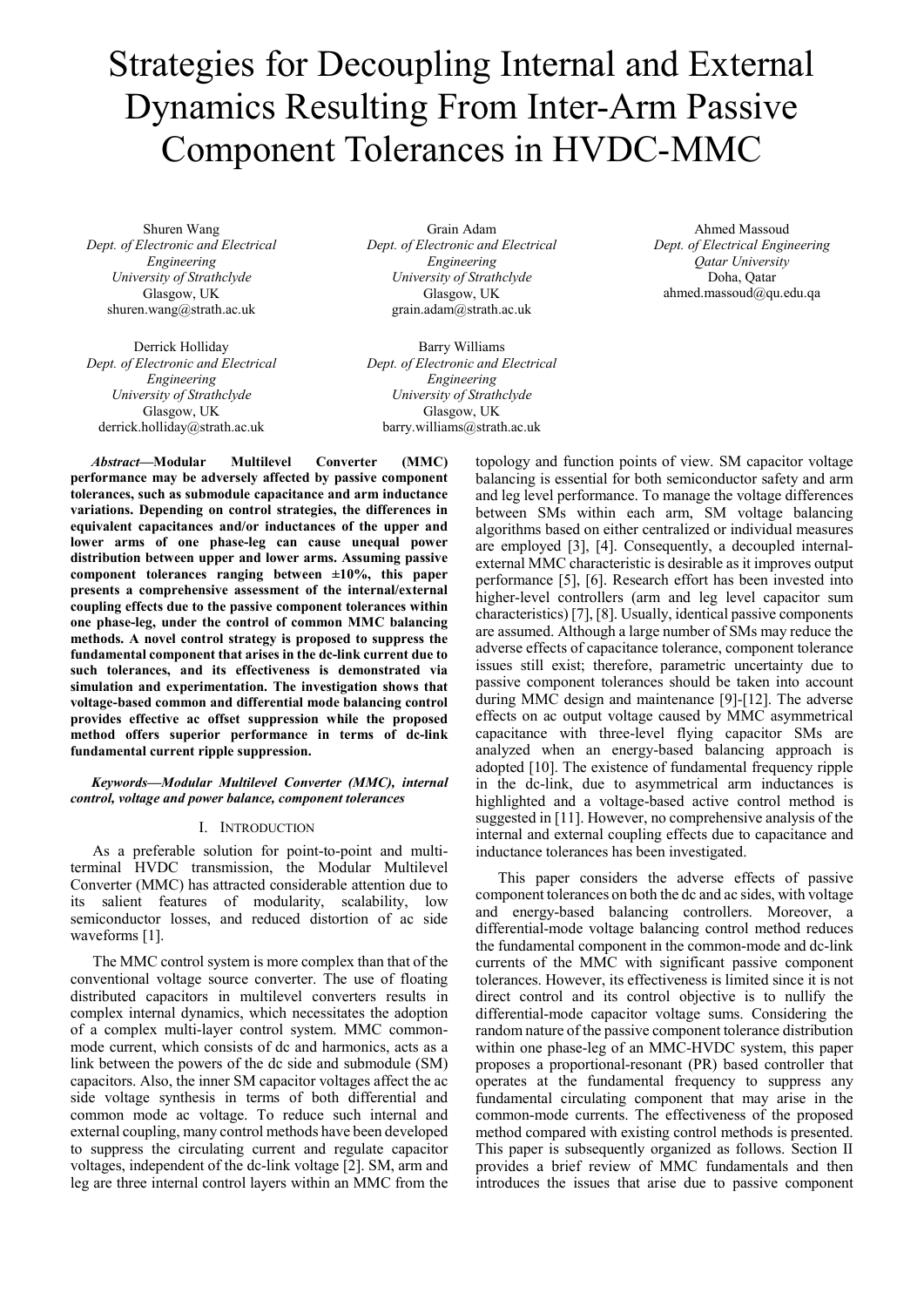

tolerances. Section III introduces inter-arm balancing methods and proposes a direct method of suppressing fundamental circulating current. Section IV uses simulations to assess the performances of control methods, and experimental results to validate the proposed direct control method compared to the indirect control method. Experimentation is performed on a grid-connected single-phase MMC prototype. Finally, section V summarizes the major findings of this paper.

# II. BASIC OPERATION AND PASSIVE COMPONENT TOLERANCES OF MMC

Fig. 1 shows a three-phase half-bridge MMC, with  $V_{dc}$  and *I<sub>dc</sub>* representing the dc bus voltage and current respectively. Each phase-leg includes upper and lower arms, and each arm consists of a reactor with an expected inductance  $\overline{L_{ARM}}$  and *N* series-connected SMs. Each SM consists of a capacitor with an expected capacitance  $C_{SM}$  and an IGBT-based half-bridge. The term circulating current represents the ac component of the common-mode current, *icm*, and is mainly caused by crossmodulation of the upper and lower arms, that is, the interaction of voltages, currents and switching functions. Strategies of the inner-arm SM voltage balancing and the second-order circulating current suppression have been widely discussed [2]-[5]. Generally, the MMC is tied to the ac grid with an interfacing transformer, as shown in Fig. 1.

Neglecting circuit parameter tolerances is a common practice to facilitate modeling, analysis and controller design of such a complex energy conversion system like the MMC. But, it is essential to take countermeasures to neutralize any potential implications of circuit parameter tolerances on MMC performance [10]. The reasons are as follows:

- With the large number of passive components involved, tolerances are inevitable and vary with many factors, as illustrated in Fig. 1. Also, the lifetimes should be taken into account;
- Although SM capacitor voltage balancing distributes the total dc voltage across each arm equally among the SMs, with switching devices of each SM only experiencing the SM capacitor voltage, asymmetric parameters may cause unequal power (or voltage) distribution between the upper and lower arms; thus, in



Fig. 1. MMC Topology configuration. Fig. 2. Diagram of the arm capacitor voltage/energy sum control strategy without vertical balancing controller.



Fig. 3. Diagram of the differential-mode capacitor voltage sum controller.



Fig. 4. Diagram of the proposed direct fundamental frequency circulating current suppressing method.

the current and voltage stresses of the switching devices and heat distribution; and

• Capacitance and inductance differences between arms tend to actuate unbalanced fundamental frequency common-mode currents, which can leak into the dclink and appear as undesirable current ripple.

This paper focuses on the tolerances between upper and lower arms within one phase-leg. Such vertical asymmetry has several operational implications, specifically, contamination of common-mode current by circulating current at fundamental frequency which increases semiconductor losses and generates fundamental frequency ripple in the dc side; and reduced exploitable modulation index range which generates a common-mode voltage in the ac output. In this paper, the sum and difference of arm capacitor voltage (energy) sums are referred to as the common and differential mode capacitor voltage (energy) sums of each phase-leg respectively.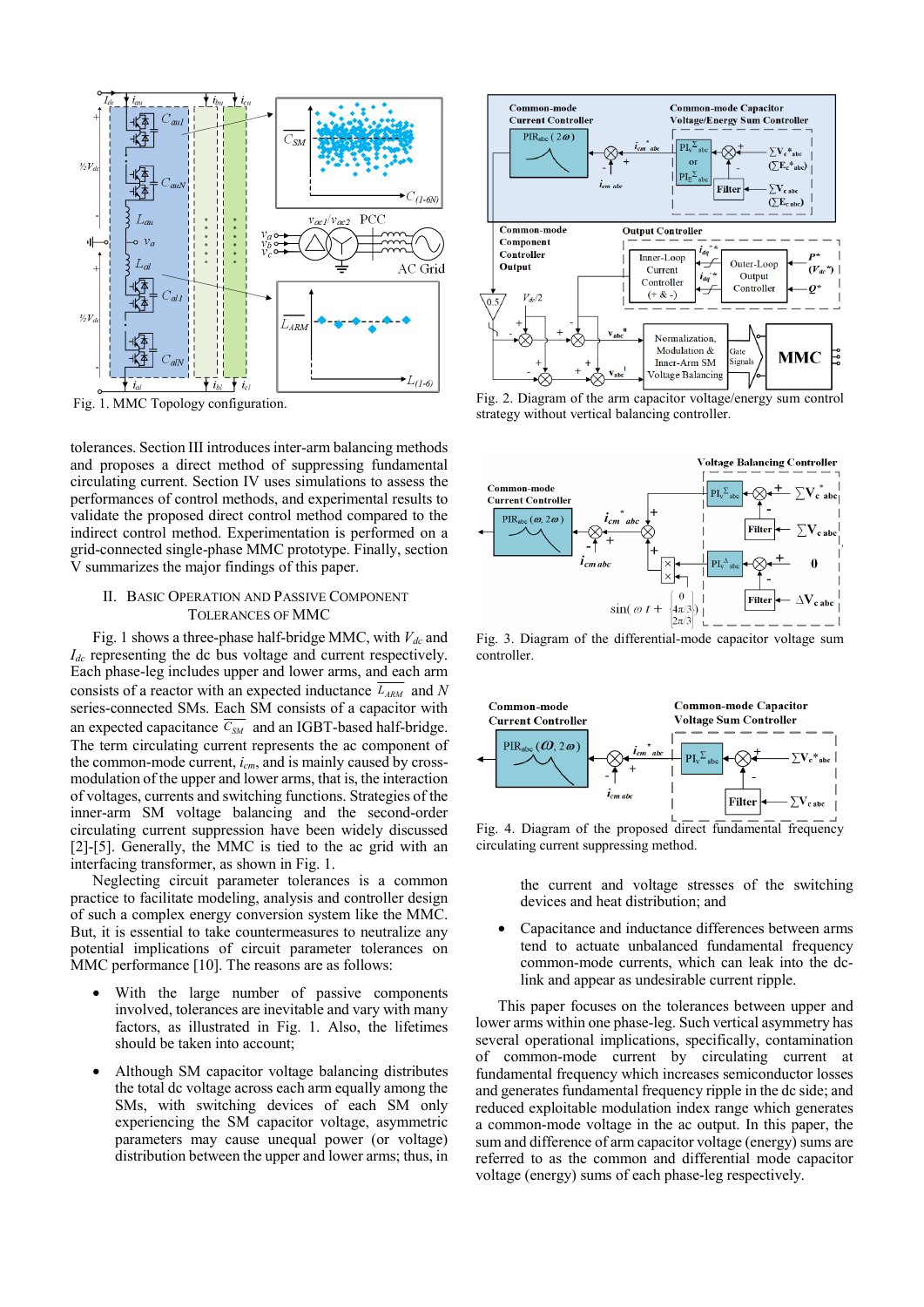

Fig. 5. Variation of fundamental frequency dc-link current ripple magnitude (pu) with SM capacitance tolerances  $T_c$  and arm inductor tolerances *TL*.



Fig. 6. Variation of maximum modulation index with SM capacitance tolerances  $T_C$  and arm inductor tolerances  $T_L$ .

#### III. MMC INTER-ARM BALANCING METHODS

Fig. 2 shows the general structure of arm capacitor voltage (or energy) sum control without a vertical balancing part. The same ac output controller is inherited by the arm capacitor voltage sum control in Fig. 3 and Fig. 4, where a positive and negative sequence separation algorithm, outer-loop output controller and inner-loop current controller are enabled to generate 3-phase ac output voltage commands for the normalized modulation functions. In Fig. 2, regulation of average SM capacitor voltage (common-mode capacitor

voltage sum) is achieved by the common-mode current controller plus the common-mode capacitor voltage/energy sum controller (where  $\Sigma V_c$  and  $\Sigma E_c$  represent the commonmode capacitor voltage and energy sums within one phase-leg respectively). To eliminate the steady-state dc mean value error and suppress the 2*ω* circulating current, a PIR (proportional integral and resonant) controller with a resonant frequency at 2*ω* is adopted [13]. Differential-mode capacitor voltage (or energy) sum control can be achieved by regulating arm active power using fundamental common-mode current injection together with another resonant frequency *ω* component and the generic control blocks are shown in Fig. 3.

Although each MMC arm outputs/absorbs zero net power during one period theoretically, tolerances of the passive components lead to different energy stored within the arm inductances or SM capacitors. Thus, the instantaneous power of the passive components deviates from nominal values at the fundamental frequency. As voltage (or energy) of each arm is usually controlled by corresponding inter-arm balancing controllers, such power imbalance will be mainly compensated by currents, in the form of fundamental frequency circulating currents. Thus, the vertical asymmetry between the upper and lower arms leads to odd order harmonics in the common-mode current, of which the actual amplitudes depend on a multiple of variables, such as cable length, control system bandwidth, etc. [14]. Without a dedicated controller, the inter-arm passive components can result in an adverse outcome, namely, the amplitude and phase angle of the fundamental common-mode currents of the three legs may be unbalanced, causing fundamental frequency oscillation in the dc-link and increased semiconductor losses. Additionally, depending on the control scheme, the vertical voltage difference may be deduced by the different energy distributions within one phase-leg, causing unbalanced vertical voltage when synthesizing the ac output voltage of MMC. All these violate the decoupled internal/external relationships.

The proposed direct suppressing method shown in Fig. 4 introduces and takes advantage of the fundamental frequency part of the PR-based common-mode current controller to detect and cancel the fundamental frequency components in the common-mode currents; thereby suppressing the dc-link current ripple. However, the potential disadvantage of the direct fundamental frequency circulating current suppressing method is that the maximum attainable modulation index is reduced due to the lack of vertical balancing control. Fortunately, the full modulation index range is not always used in practical operation.

# IV. CONTROLLER PERFORMANCE EVALUATION

Detailed parametric simulation studies are used to assess the performance of the internal and external decoupling control methods when passive component tolerances are considered. The findings of these studies are further validated by time-domain experimental waveforms.

# *A. Simulation Results*

An MMC-based HVDC transmission station with a 40km dc cable is simulated with the control methods in the previous section and parameters listed in Table I. The average tolerances of the SM capacitance  $(C_u$  and  $C_l$ ) and arm inductance  $(L_u$  and  $L_l$ ) of the upper and lower arms vary within  $\pm 10\%$  of the nominal. The MMC operating conditions remain the same, injecting 100MW into ac grid at unity power factor.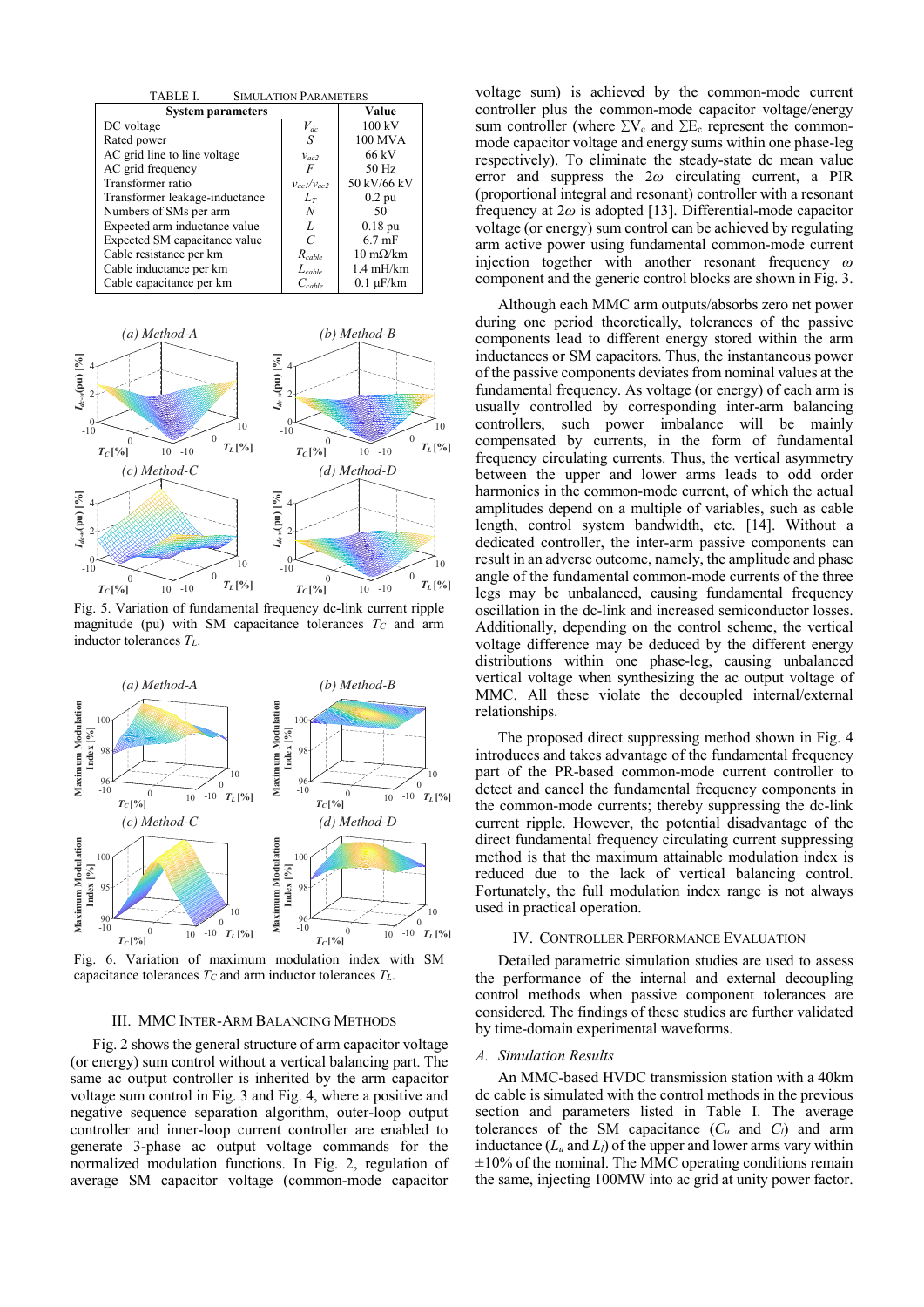

Fig. 7. Experimental testing rig of MMC with three SMs per arm.



Fig. 8. Grid voltage, MMC ac output voltage and its reference, and MMC ac output current.

Four control methods considered in these parametric studies to regulate MMC internal dynamics are: Method-A: commonmode capacitor voltage sum control; Method-B: common and differential mode capacitor voltage sum balancing; Method-C: common and differential mode capacitor energy sum balancing; and Method-D: common-mode capacitor voltage sum control with the proposed fundamental circulating current suppression.

Fig. 5 and Fig. 6 depict detailed quantitative comparisons of the fundamental frequency ripple in the dc current normalized by the mean value and attainable modulation range versus passive component tolerances, for the four methods. The main observations are:

- Fig.  $5(a)$ -(d) show that certain combinations of passive component tolerances exhibit larger fundamental frequency ripple in the dc current. Fig. 5(b) and (c) reveal that Method-B exhibits better fundamental ripple suppression than Method-C;
- Fig.  $5(d)$  displays the smallest fundamental frequency ripple among all methods;
- Fig.  $6(a)$  and (d) show that with Methods A and D, the component tolerances reduce the linear modulation index range by 2% approximately, whilst Method-B retains maximum and nearly constant modulation index range for all tolerances, see Fig. 6(b). Fig. 6(c) shows the modulation index range of Method-C deteriorates rapidly and mainly with capacitance tolerance; and
- Fig. 6(d) shows that Method-D offers the best performance in term of fundamental frequency ripple suppression at the expense of a small reduction of the linear modulation range.



Fig. 9. Upper and lower capacitor voltage sum, common-mode current and upper and lower arm currents in case I: (a) Method-B; (b) Method-D.



Fig. 10. Upper and lower capacitor voltage sum, common-mode current and upper and lower arm currents in case II: (a) Method-B; (b) Method-D.

## *B. Experimental Validation*

A scaled-down single-phase prototype of grid-connected MMC with three SMs per arm and parameters in Fig. 7 is used to corroborate the findings of the parametric simulation studies, and the MMC injects 500W at unity power factor into to ac grid. Internal control methods B and D, which are the best performing control methods identified from the simulation studies, are validated. AC side waveforms are shown in Fig. 8, where grid voltage  $v_g$ , converter terminal voltage *vo*, modulating signal *vo(ref)* and output current *io* indicate satisfactory operation with PWM-PD modulation at a 1kHz carrier frequency. The internal control scheme shown in Fig. 2 is derived based on theoretical relationships that describe the MMC common-mode quantities [15]. Moreover, with the scaled-down MMC experimental test rig parameters in Fig. 7, parameters of the internal-dynamics controllers implemented in the microprocessor are given in Table II.